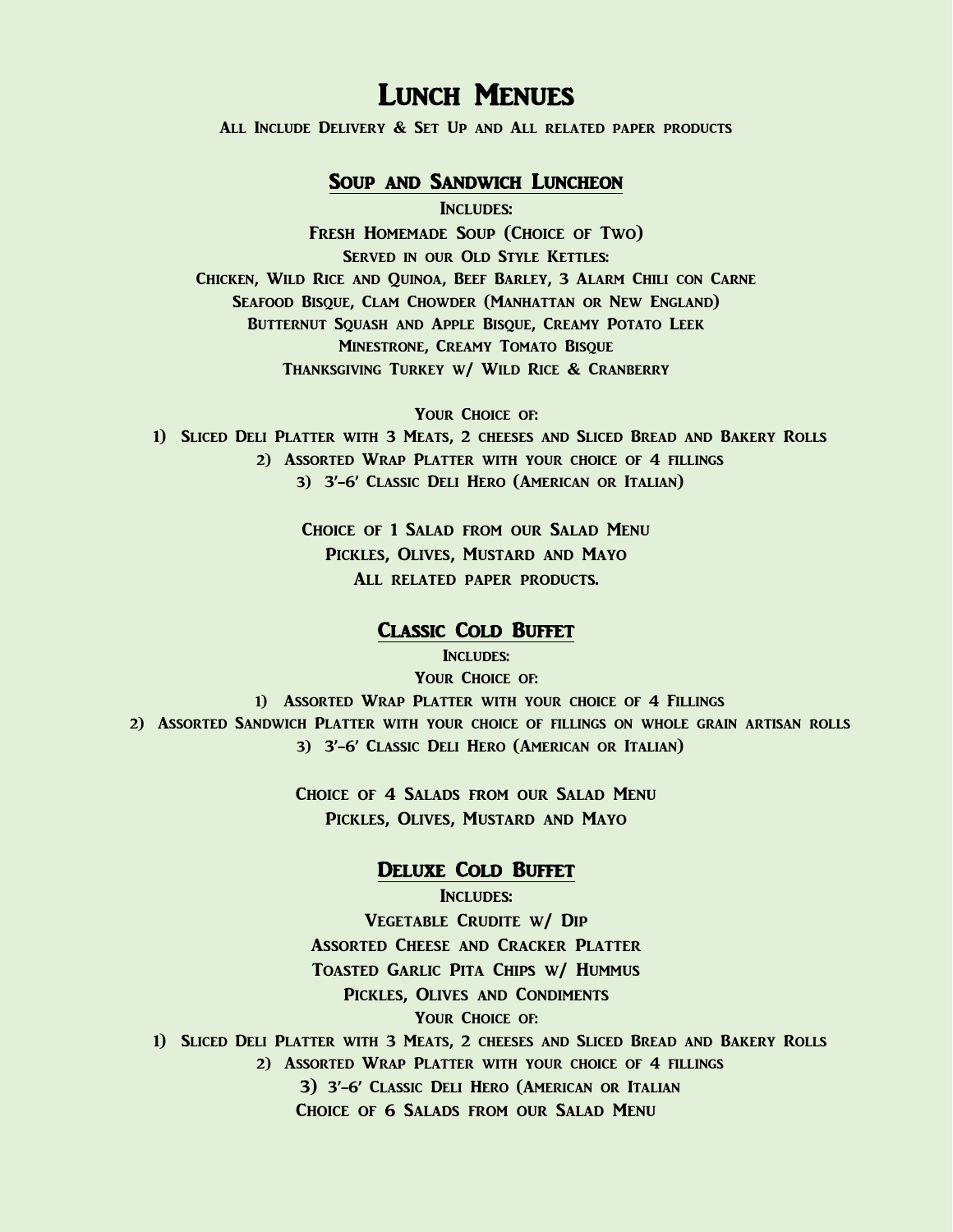# Classic Buffet Menu

PRICING BASED ON MINIMUM OF 25 GUESTS. All Buffets include set up and delivery and all related paper products. Chafing Racks available for \$10 per rack, refundable upon return.

## Hot and Cold Buffet

INCLUDES:

YOUR CHOICE OF: 1) Assorted Wrap Platter with your choice of 4 fillings 2) Assorted Sandwich Platter on Whole Grain Artisan Rolls 3) 3'-6' Classic Deli Hero (American or Italian)

Choice of 3 Salads from our Salad Menu Pickles, Olives, Mustard and Mayo Fresh Bakery Rolls, Sliced Bread and Butter

YOUR CHOICE OF 1 PASTA ENTRÉE FROM OUR BUFFET MENU YOUR CHOICE OF 3 HOT ENTREES FROM OUR BUFFET MENU

Price per person\_\_\_\_\_\_\_\_\_\_\_\_\_\_

## All Hot Buffet

INCLUDES:

YOUR CHOICE OF 1 PASTA ENTRÉE FROM OUR BUFFET MENU YOUR CHOICE OF 5 HOT ENTREES FROM OUR BUFFET MENU

Choice of 1 Salad from our Salad Menu. Fresh Bakery Rolls, Italian Bread and Butter. Olive Relish Tray and All related Condiments.

Price per Person\_\_\_\_\_\_\_\_\_\_\_\_\_\_\_\_